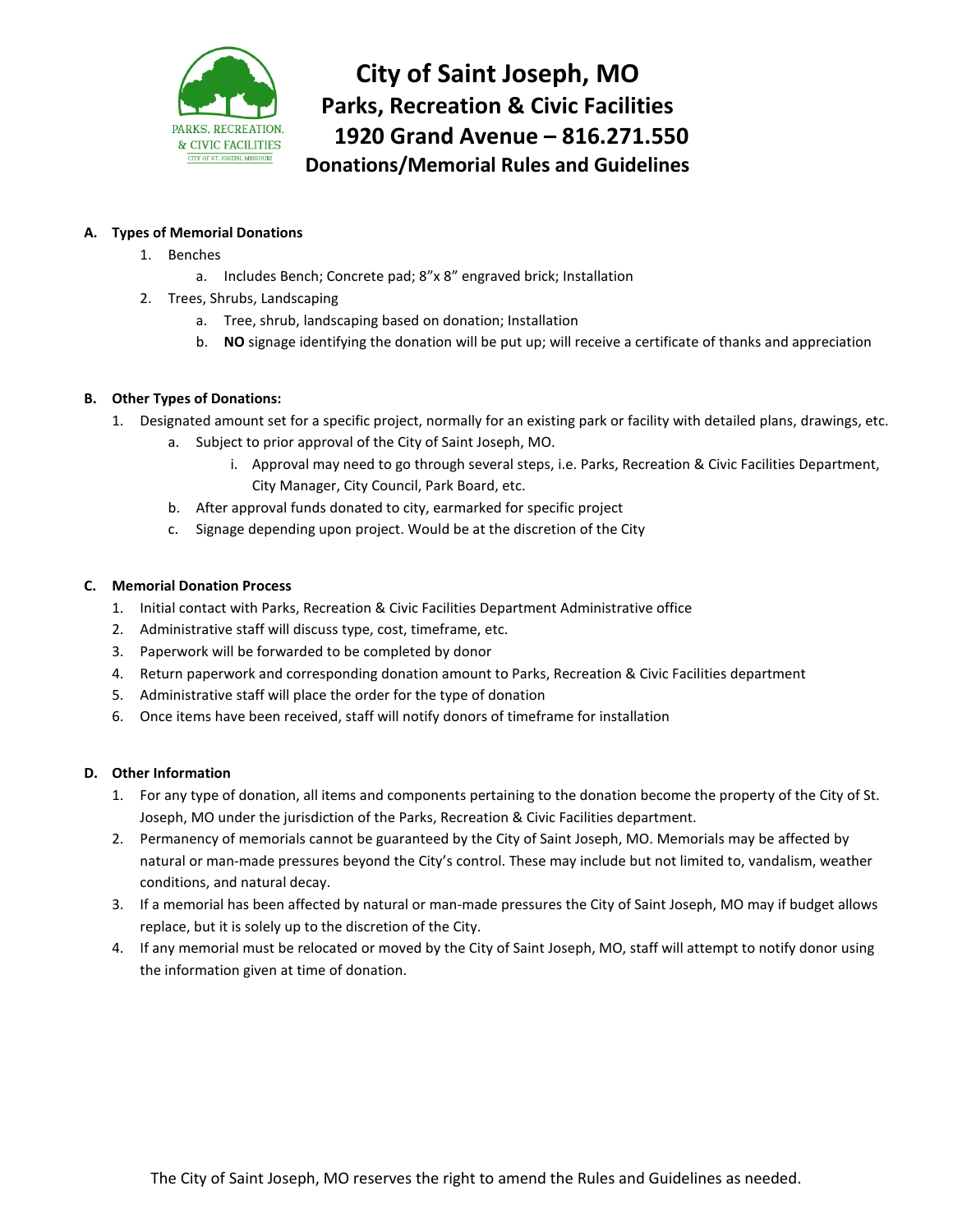

Parks, Recreation & Civic Facilities

1920 Grand Avenue; St. Joseph, MO 64505

DONATION FORM

| Donor information: |                         |      |
|--------------------|-------------------------|------|
| NAME:              |                         |      |
| ADDRESS:           |                         |      |
| CITY:              | STATE:                  | ZIP: |
| PHONE:             | <b>ALTERNATE PHONE:</b> |      |
| EMAIL:             |                         |      |

Donation is being made; In Memory of or In Honor Of:

| # OF BENCHES:                                                                                                                                                                                                 | # OF TREES:                                                                                                                                                                                                                       |
|---------------------------------------------------------------------------------------------------------------------------------------------------------------------------------------------------------------|-----------------------------------------------------------------------------------------------------------------------------------------------------------------------------------------------------------------------------------|
| <b>Bench Location:</b> Placement will be<br>determined by Parks. Staff will take into<br>consideration park needs, maintenance,<br>and donor suggestions.<br>Cost: \$850<br>Additional Bricks: 8"x 8"<br>\$59 | <b>Tree Location:</b> Placement will be<br>determined by Parks. Staff will take into<br>consideration park needs, maintenance,<br>and donor suggestions.<br>Cost: Depends upon type of tree<br>Type of Tree: (From approved list, |
| Signage: 8"x 8" Engraved brick<br>(additional cost for multiple bricks)                                                                                                                                       | include alternate choices)<br>1.<br>2.<br>3.                                                                                                                                                                                      |
| Cost includes: Bench, 8" x 8" brick,<br>concrete pad, and installation<br>(Additional cost to for multiple bricks.)                                                                                           | <i>Signage</i> : Tree, shrubs, or other<br>landscaping donations will not have a<br>plaque, sign, stone, etc. A<br>letter/certificate to acknowledge the<br>donation will be provided.                                            |
| Bench Color: Green (except in<br>Hyde Park which will be Red for consistency<br>of existing components in the park.)                                                                                          | Cost includes: tree, mulch,<br>installation, and maintenance                                                                                                                                                                      |

Suggested Locations: (Location must be approved by Park staff)

| 1<br>⊥. |  |  |  |  |
|---------|--|--|--|--|
| 2.      |  |  |  |  |
| 3.      |  |  |  |  |
|         |  |  |  |  |
|         |  |  |  |  |

*To Be Completed by Parks, Recreation & Civic Facilities Office:*

*Location Approved:*

*Payment/Receipt:*

*Date:*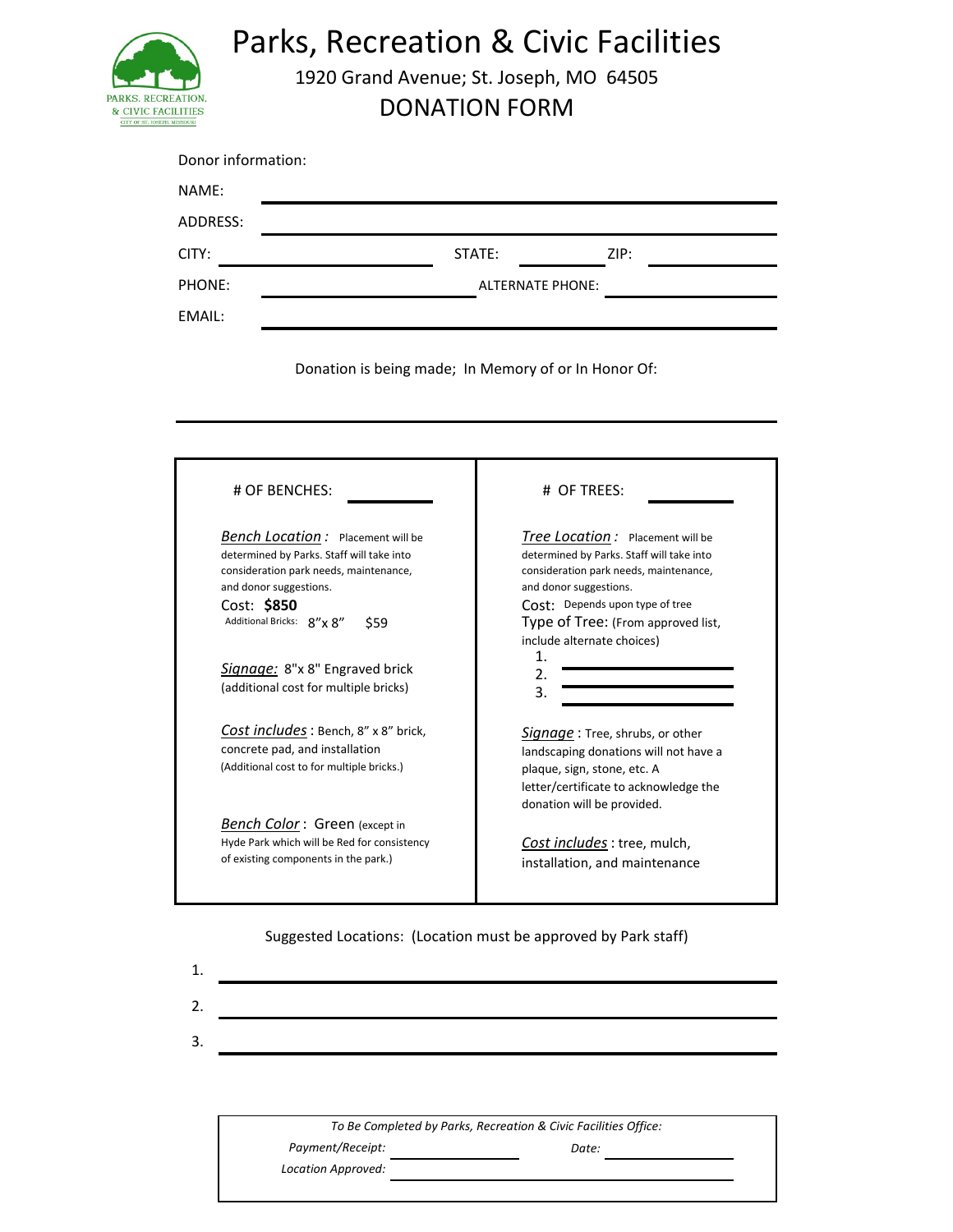

## Parks, Recreation & Civic Facilities 1920 Grand Avenue; St. Joseph, MO 64505

8" x 8"Engraved Brick Wording

18 characters per line - 6 lines

Brick wording will be ALL CAPITALS and CENTERED

(letters, spaces, numbers, punctuation - all count as 1 character - see example below)



| Example: |              |           |                   |                               |     |                  |        |                                 |                 |        |                |        |                      |                          |        |   |   |
|----------|--------------|-----------|-------------------|-------------------------------|-----|------------------|--------|---------------------------------|-----------------|--------|----------------|--------|----------------------|--------------------------|--------|---|---|
| D        | A            | D.<br>. . | $\mathbf{v}$<br>N | $\overline{\phantom{0}}$<br>ັ |     | ◠<br>$\sim$<br>ື |        | $\overline{\phantom{0}}$<br>. . | -<br>-          | ∽<br>ิ | D<br>. .       | -      | д<br>$\sim$ 100 $\,$ | $\overline{\phantom{a}}$ |        | ∽ | N |
| -        | -<br>◡<br>سه |           | ີ                 |                               | $-$ |                  | ∽<br>- | -<br>ີ                          | ∽<br>-          | -<br>- |                |        |                      |                          |        |   |   |
|          |              |           |                   |                               |     |                  |        |                                 | 10 <sup>1</sup> |        | $\overline{a}$ | $\sim$ | 11                   |                          | $\sim$ |   |   |